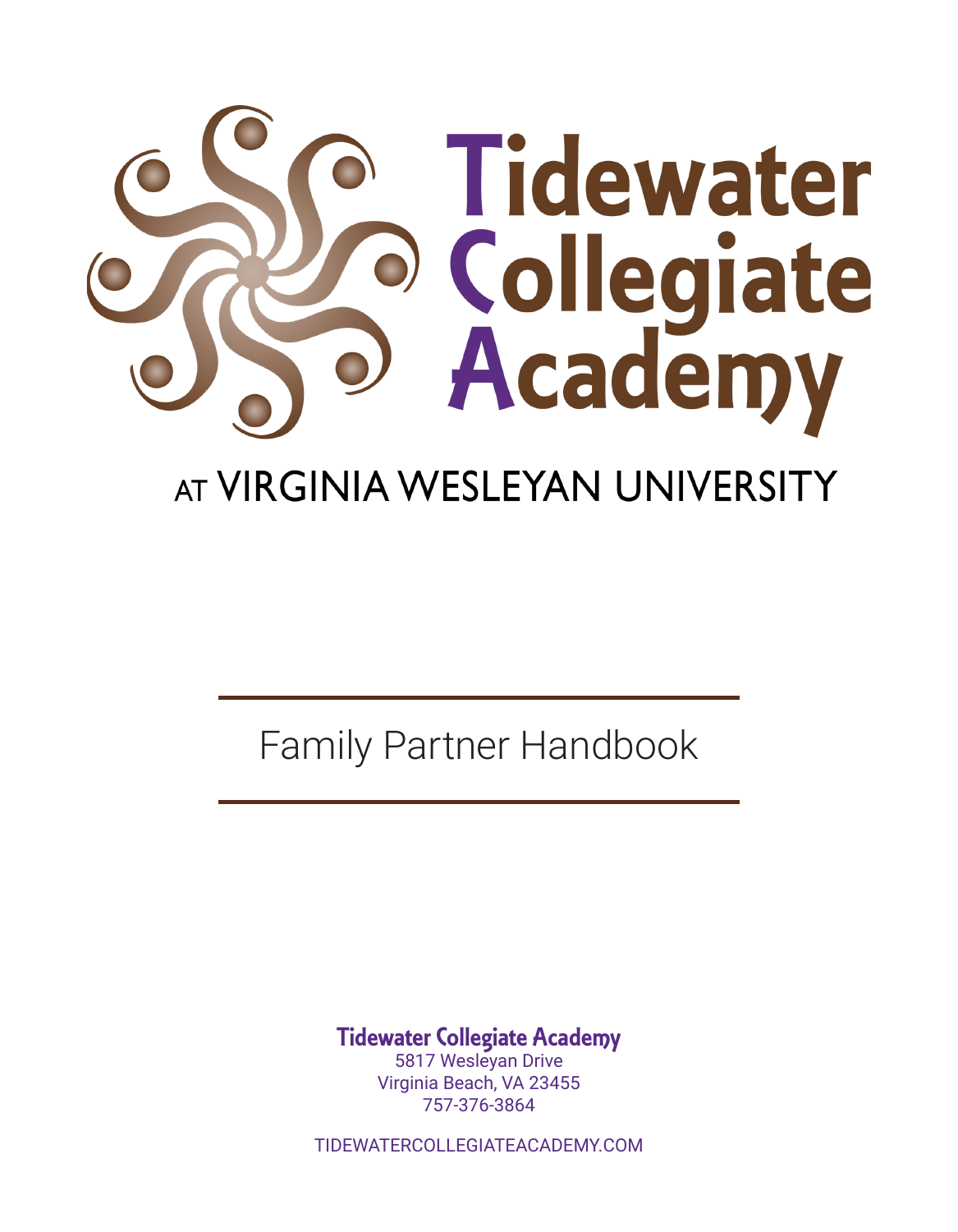# What's Inside:

What is TCA? b. 2 Curriculum p. 3 Policies and Procedures p. 9 Reimagine Education b. 12

The mission of Tidewater Collegiate Academy at Virginia Wesleyan University (TCA) is to facilitate the development of global citizens equipped with 21<sup>st</sup> century skills ready to make the world a better place.

# What is **TCA?**

Tidewater Collegiate Academy at Virginia Wesleyan University (TCA) is a private homeschool, which serves as an innovative laboratory school for a diverse group of PK-12th grade students on the campus of Virginia Wesleyan University.

# **TCA History**

TCA started in the fall of 2014 with 4 students in the Greenbrier area of Chesapeake as Tidewater Community Academy. The goal is to provide low-middle income students an inexpensive alternative to public education with authentic, thought-demanding, and hands on curriculum focused on global citizenship in an emotionally-socially safe space. The vision took shape during the graduate work of Dr. Wendy Scott. 12 young people helped her write a dissertation about how to help young people from a variety of socio-economic backgrounds develop a strong, active civic identity. She took their words and ideas and put them into action at TCA. TCA is a new kind of school built for students, by students. In the summer of 2016, TCA was invited to join Virginia Wesleyan University (VWU) as their laboratory school. TCA opened its door in the Frank Blocker Youth Center at VWU on September 5, 2017.

# **Business Structure**

TCA is a for-purpose organization developed as a social entrepreneurship enterprise. Social entrepreneurship is the use of start up companies to develop and implement solutions to social, cultural, and/or environmental problems. The director is the sole-proprietor of the private homeschool grounded in the belief that that there is no greater investment than young people who will one day take their place as global problem solvers and agents of change.

# **TCA Foundation**

TCA is supported by the TCA Foundation, which is a 501c3, non-profit dedicated to funding scholarships so that any student can attend TCA. The mission is to empower community members to fund transformative, educational programs for low-middle class families. The foundation board of directors is made up of business leaders, educators, and community partners who believe and support the TCA mission.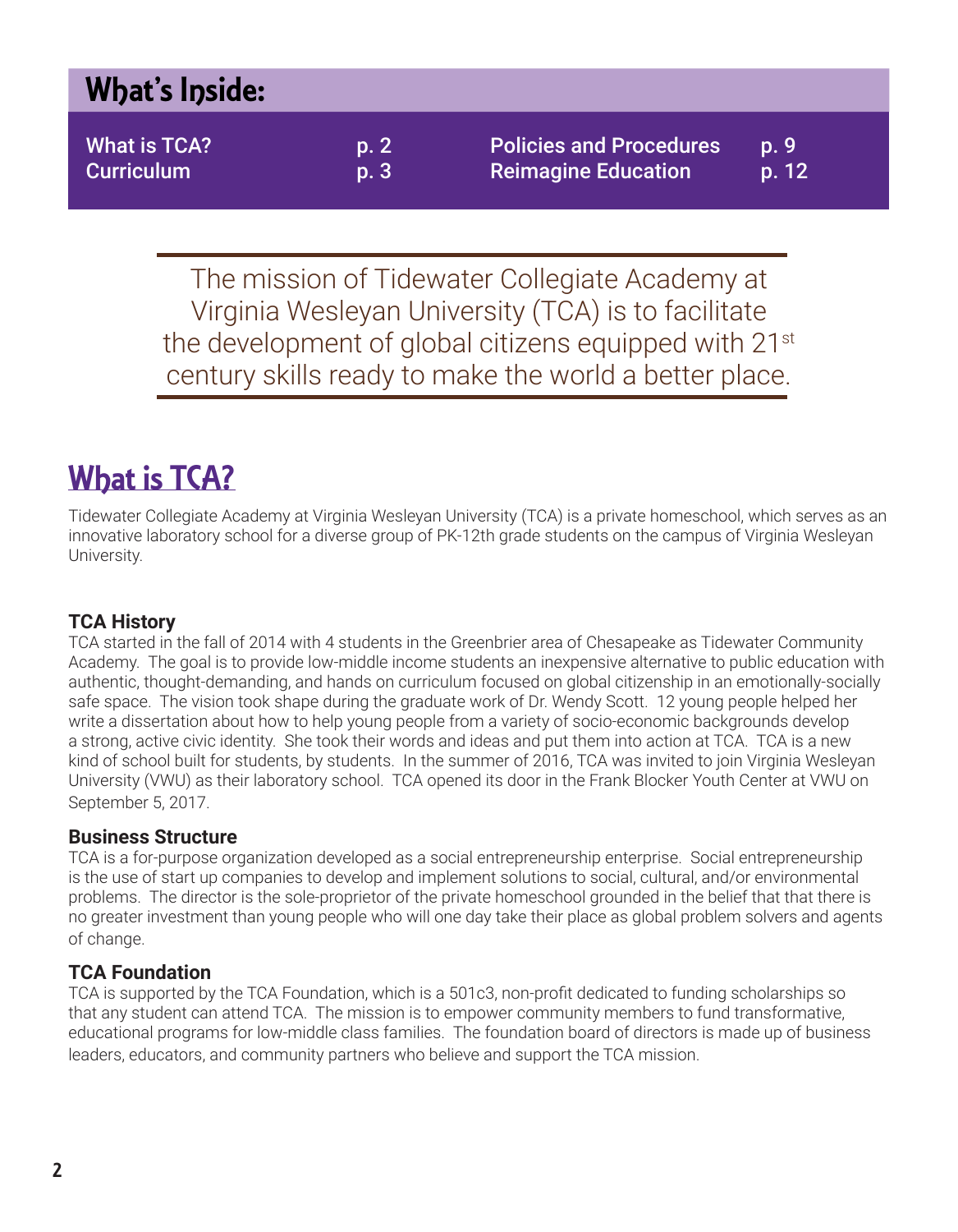# **Curriculum**

TCA creates its own unique curriculum based on three components including state/national standards, individual scholar needs and interests, and global citizenship characteristics. Curriculum is designed by experienced, licensed teachers who have extensive knowledge in instructional design and 21<sup>st</sup> century transformative learning.

# **TCA Philosophy**

Every part of TCA is driven by a philosophy grounded in the ideas reflected in time tested educational research, philosophy, and psychology. We believe that education should be transformative, offer opportunity to reflect on authentic, relevant experiences, and based on social interaction. Paulo Freire encouraged cointentional learning defined as teachers and scholars unveiling knowledge, creating, and recreating knowledge and understanding



together. John Dewey attested that learning happens through experience and the opportunity to reflect on those experiences. Lev Vygotsky's theory of social development underscores the importance of social interaction in the process of learning. As we create, explore, design, and reimagine education at TCA, we do so with intention and substantive knowledge regarding the process of learning.

## **TCA Education Model**

The TCA learning model was developed by Dr. Wendy Scott as a part of her Ph.D program, and then refined after the inaugural years of TCA with the help of Amy Schleeper M.Ed., Lead Teacher of the TCA Lower School 2017. The model blends three research based educational principles together in practical context to make learning relevant, effective, and transformative for the new 21st century learner.

## **AUTHENTIC**

Scholars explore and analyze global challenges through hands on, thought demanding, and relevant experiences with a specific emphasis on real-world application and 21st century skills including communication,

collaboration, creativity, and critical thinking. The goal is to help scholars realize that what they are learning has a purpose.

## **GLOBAL**

Scholars are informed of global challenges, equipped with examples and methods to help them take action as a servant leader, connected with people and organizations to provide support, and encouraged to develop democratic values such as respect, dignity, and integrity that help make the community stronger. We hope scholars engage in their community as



global citizens with an understanding of their rights and responsibilities.

# **HOLISTIC**

Learning at TCA takes place in an environment that recognizes the importance of the needs of the whole child. Young people do not live in a bubble focused only on their learning. They are real people living in a world that is sometimes harsh and confusing at best. Therefore, creating an emotionally-socially safe environment with wrap around support such as mentors is our highest priority.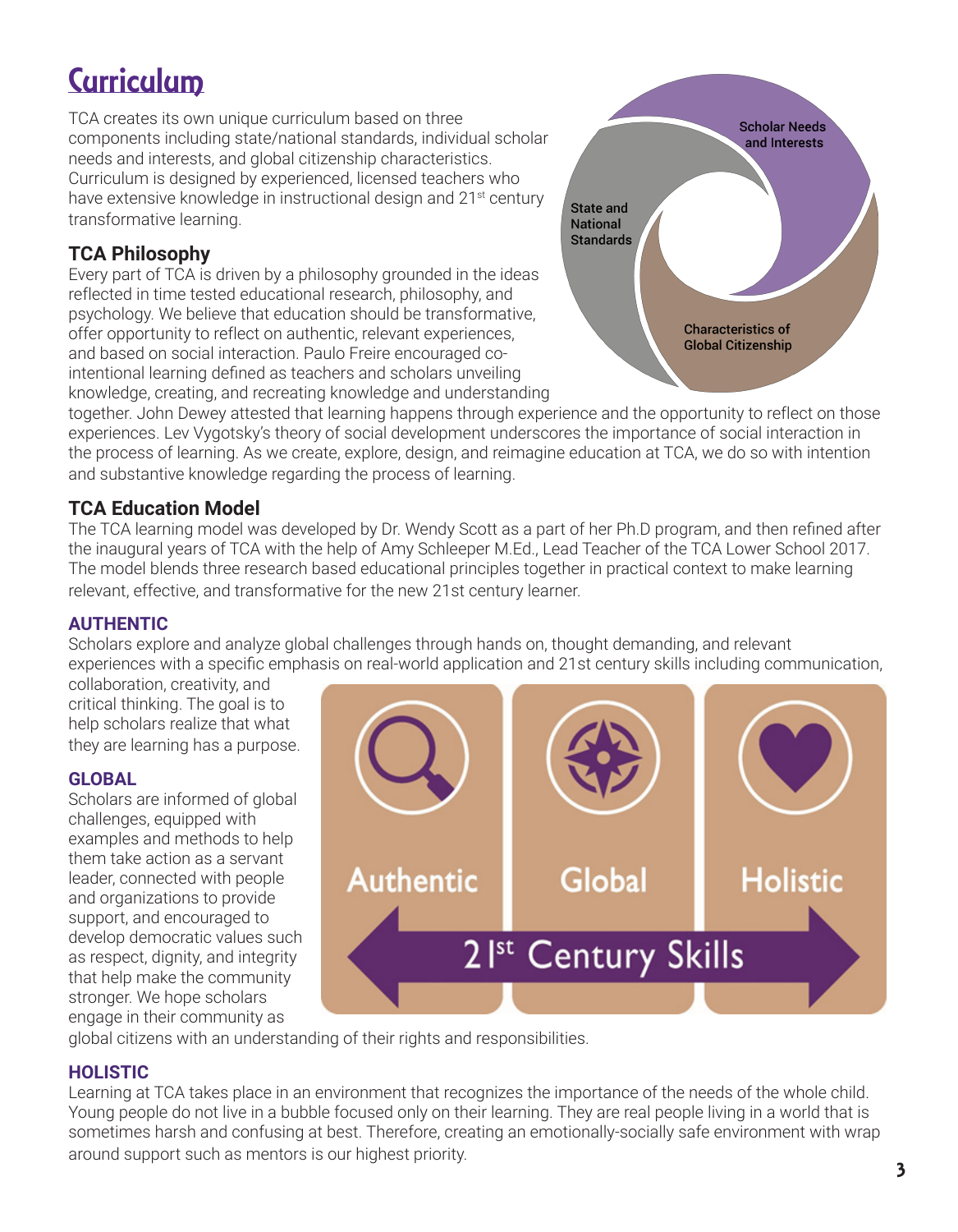## **Scope and Sequence**

**Big Question:** Each semester is quided by a BIG question based the Sustainable Development Goals (SDG) established by the United Nations. We will tackle one topic a semester with the hopes that a scholar that stays with us will have the chance to explore each of the global challenges of the  $21<sup>st</sup>$  century.

**Lower School:** Scholars in the lower school will engage in curriculum that emphasizes foundational math, reading, and writing skills integrated with social studies and science content in the context of thematic units. Scholars will advance as they show mastery of age appropriate skill sets.

**Upper School:** Scholars in grades 4-8 will be engaged in an overview (survey) of major topics from each core area including Social Studies, Science, English, and Math. Scholars in grades 9-12 will take a more in-depth look of high-interest topics in the core areas.

\*A more detailed scope and sequence is available upon request based on individual scholar needs.

#### **Syllabus**

Each scholar receives a syllabus that details the guidelines for each course in the Upper School and thematic unit in the Lower School. The syllabus is made up of 6 parts.

**1) Introduction:** explains the overall goals and objectives of the course, the text(s) being used, and the state and national standards addressed.

**2) Essential Questions (EQs):** list the questions that the scholar should be able to answer in their own way by the end of the course. The "Essential Questions" outline the goals and objectives of the course in a scholar friendly way. The questions are written to allow scholars to answer the questions in a variety of ways using their critical thinking skills. There are usually multiple correct answers, but scholars must provide evidence from their course work to explain their answers at the end of the course.

**3) Vocabulary:** lists the essential vocabulary that the scholar should be able to apply in context by the end of the course. The "Vocabulary" area is related to the target goals and objectives listed in the "Essential Questions."

**4) Explore:** is the area that details how the scholar will begin to discover the answers to the "Essential Questions." This area includes the first set of assignments/projects that a scholar should complete.

**5) Connect:** is the area that encourages the scholar to connect real-world experiences with the content being "Explored." Scholars are required to get out and about to see, listen, visit, observe, watch, do.

**6) Take Action:** is designed to challenge scholars to use what they know in a meaningful way to help their community.

### **Daily Schedule**

| 8:00  | <b>Breakfast Club</b>        | 12:20         | <b>Seminar</b>        |
|-------|------------------------------|---------------|-----------------------|
| 9:00  | <b>Opening Circle</b>        | 1:15          | <b>TCA Book Club</b>  |
| 9:10  | <b>Guided Inquiry</b>        | 1:40          | <b>Closing Circle</b> |
| 11:30 | <b>Morning Meeting</b>       | 2:00          | <b>Dismissal</b>      |
| 11:40 | <b>Lunch / Recreation</b>    | $2:00 - 5:00$ | <b>Genius Hours</b>   |
| 12:00 | <b>Current Events Moment</b> |               |                       |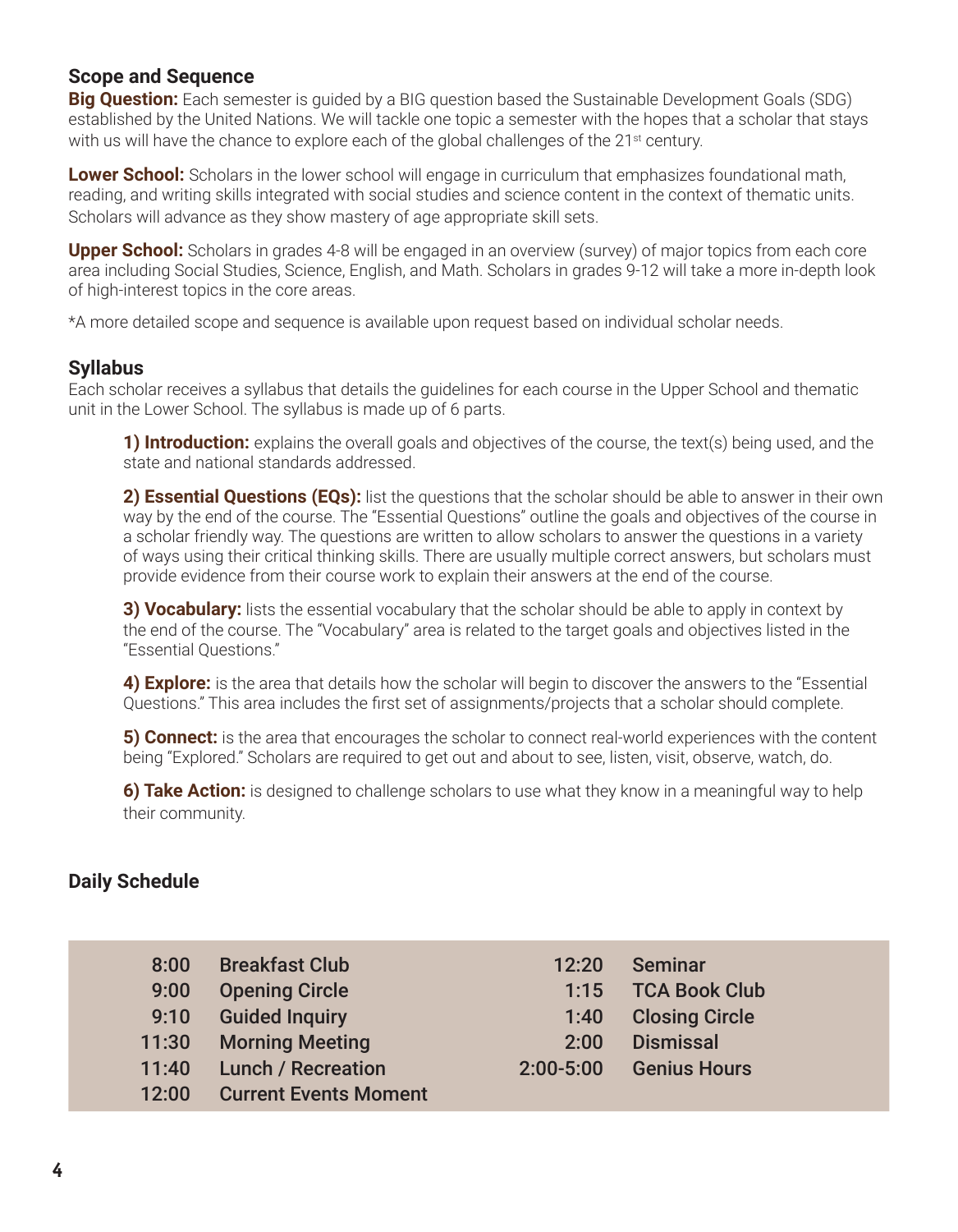## **Evaluation and Assessment**

Scholars are evaluated and assessed in many different learner-centered ways. TCA implements formative and summative assessments.

**1) Daily Conferences:** The staff, interns, and volunteers check in with each scholar daily to ensure understanding and mastery of objectives and successful completion of goals.

2) **Project Conferences:** Each assignment/project has a corresponding rubric that explains how the assignment/project will be graded. The rubrics are built to emphasize authentic skills. Parents are encouraged to review the rubrics often with scholars. Once a scholar completes a project, they review the assignment using the rubric with a partner and come to a self – assessment score. Then a licensed teacher will sit with the scholar and evaluate the assignment/project using the rubric. If the scholar is unable to demonstrate confidence and mastery of the skills, the teacher will encourage the scholar to continue working on the assignment/project.

**3) Portfolio Conferences:** At the end of the semester each scholar will participate in a portfolio conference. The portfolio conference includes a team of people including the scholar, a lead teacher, a second teacher, a parent/guardian, and sometimes a field/content expert. The scholar presents his/her portfolio for each completed course to the team to demonstrate mastery of objectives. Then the team comes to a consensus on how to score the scholar's work.

# **Grading**

**LOWER SCHOOL:** Scholars are continuously encouraged to master their individual learning goals. The lead teacher maintains an observation log and running record of scholar progress. The report card will reflect which goals the scholar has mastered and which ones are still a work in progress. No letter grades are assigned in the Lower School.

**UPPER SCHOOL:** Each assignment/project and portfolio are assigned a number of points based on the corresponding rubrics mentioned above. Scholars receive a certain number of points for each assignment. Then the total number of points earned is divided by the total number of points possible. This number is converted to a percentage and corresponds to a letter grade. The final grade is recorded on their report card and issued at the end of each semester. Scholars cannot fail a course. A scholar will receive an "I" for incomplete until the scholar completes the course work and demonstrates mastery of the learning objectives.

# **Grade Advancement**

**LOWER SCHOOL:** Scholars will progress from one grade to the next at the discretion of the lead teacher and parents/guardians as the scholar demonstrates mastery of age appropriate skills.

**UPPER SCHOOL:** Scholars in 4<sup>th</sup>-8<sup>th</sup> grade must complete at least 6 classes in order to move on to the next grade. Scholars in  $9<sup>th</sup> - 12<sup>th</sup>$  grade must complete at least 5 classes and earn 5 credits to advance to the next grade level. A scholar must have at least 15 credits to be considered a senior.

## **Transcripts and Report Cards**

Scholars receive report cards at the end of each semester. Transcripts are prepared for high school scholars when they complete their graduation requirements or as needed.

| <b>Upper School Scale</b> |
|---------------------------|
| $93-100 = A$              |
| 92-90 = A-                |
| $87-89 = B+$              |
| $83 - 86 = B$             |
| $80 - 82 = B -$           |
| $77-79 = C+$              |
| 73-76 = C                 |
| 70-72 = C-                |
| $67-69 = D+$              |
| 64-66 = D                 |
|                           |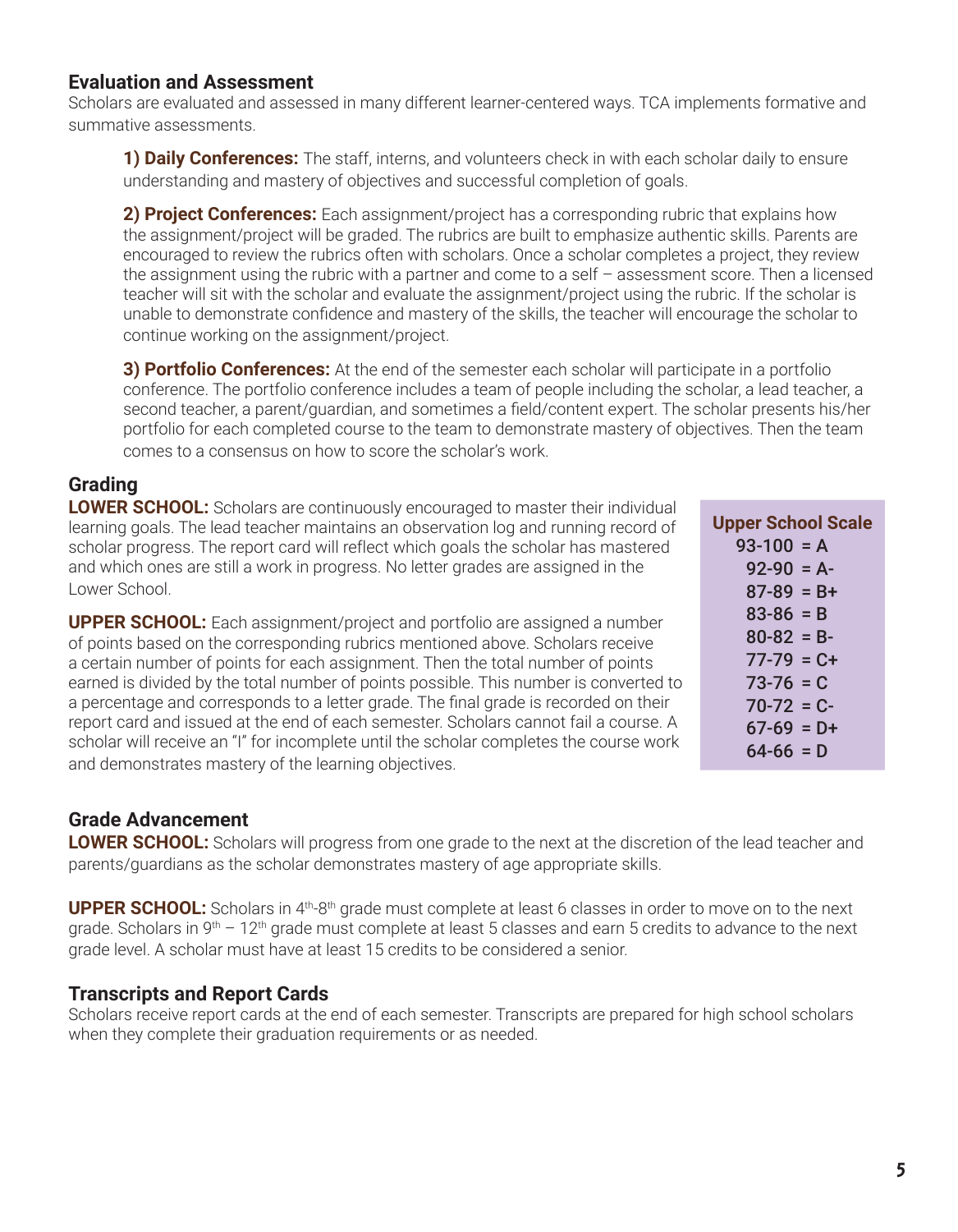## **Graduation Requirements**

|                         | <b>STANDARD DIPLOMA</b> | <b>ADVANCED DIPLOMA</b> |
|-------------------------|-------------------------|-------------------------|
| <b>Math</b>             | 3-5 credits             | 3-6 credits             |
| <b>Science</b>          | 3-5 credits             | 3-6 credits             |
| English                 | 4 credits               | 5 credits               |
| <b>Humanities</b>       | 3-5 credits             | 3-6 credits             |
| <b>Personal Finance</b> | 1 credit                | 1 credit                |
| <b>Driver's License</b> | 1 credit                | 1 credit                |
| Apprenticeship          | 1 credit                | 1 credit                |
| <b>Certification</b>    | 1 credit                | 1 credit                |
| <b>Elective</b>         | 5-10 credits            | 5 credits               |
| Latin                   |                         | 2 credits               |
| Language                |                         | 3 credits               |
| <b>College Seminar</b>  |                         | 1 credit                |
| <b>TOTAL</b>            | <b>28 credits</b>       | 35 credits              |

## **Early College**

TCA Juniors and seniors have the opportunity to take college level classes for college credit on the VWU campus with VWU professors in classes with VWU students. Scholars can apply to the VWU "Advanced Scholars" program and take up to (2) 4 credit classes each semester for about \$50 a credit, or scholars can apply to the VWU "Early College" program and take (4) 4 credit classes each semester for an adjusted VWU full tuition. TCA scholars must obtain a reference from Dr. Scott before enrolling in either of the Early College programs. More information is available on the VWU website.

### **Pathways Conference**

Parents/Guardians will meet with the lead teachers each spring in order to consider the best academic path for their scholar and consequently, the best curriculum for their scholar.

### **Genius Hours**

This is our after-school program inspired by Google's 20% time rule. Scholars will receive homework help, tutoring, and participate in STEM activities, National History Day, service projects, and enjoy time to create, communicate, problem – solve and collaborate. Genius Hours are available Monday-Friday from 2:00-5:00pm.

## **Learner Profile**

The TCA learner profile lists the characteristics and dispositions that are inherently and explicitly encouraged through authentic experiences within the TCA community. We hope to facilitate the development of global citizens who are:

Open Minded **Creative Communicator** Leader Visionary

Responsible Problem Solver Reflective **Caring** Agent of Change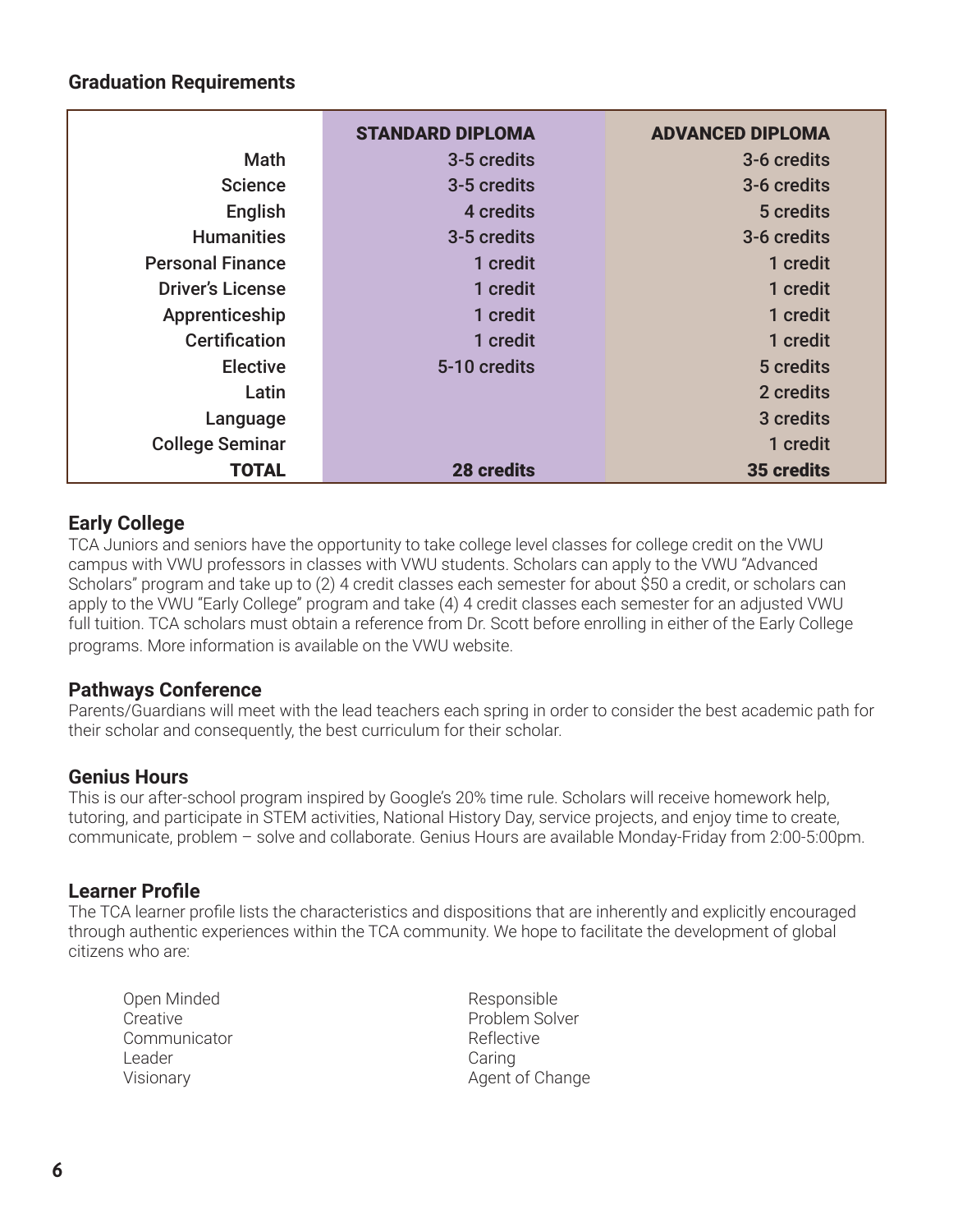## **Scholar's Continuum**

We facilitate the development of independent learners that are capable of using metacognitive strategies to construct their own meaning/understanding and make the learning stick. Our Scholar's Continuum reflects the growth of a scholar from a dependent learner to an independent learning. A student is mostly dependent on the teacher, but a scholar is mostly independent and able to demonstrate metacognitive learning strategies.

# **SCHOLAR CONTINUUM**

## **STUDENT**

Waits for the teacher to tell him/her what to do Requires redirection often Copies and reproduces ideas without showing ownership of knowledge or using scholarly strategies Does not check for understanding Shows low stamina by not working towards goals Struggles to stay organized Struggles to use electronic devices appropriately

## **SCHOLAR-IN-TRAINING**

Sets goals with assistance Requires some redirection Uses scholarly strategies inconsistently and/or with some assistance and prompting from the teacher Checks for understanding with assistance or prompting from the teacher Shows moderate stamina by working towards goal for most of the entire work time Usually maintains a neat and organized work space Needs gentle reminders about using electronic devices appropriately

## **SCHOLAR**

Sets goals Gets started right away Stays in one place Works quietly Uses scholarly strategies to: activate background knowledge set purpose engage and transform reflect Uses a variety of strategies to explore new information and/or get unstuck Check for understanding Shows high stamina by working towards goal for entire work time Maintains a neat and organized work area Appropriate use of electronic



# **TCA Goals**

TCA curriculum is designed to help each scholar meet the following goals before they graduate.

- 1. Communication: Speaking and Writing
- 2. Creativity
- 3. Collaboration
- 4 Critical Thinking
- 5. Healthy Life Skills: Vision Statement, Personal Budget, Driver's License, and Apprenticeship
- 6. Civic Values
- 7: Agent of Change: Direct, Indirect, and Advocacy
- 8. Leadership
- 9. Knowledge: Mathematical, Global Awareness, Scientific Process
- 10.Reader
- 11.Connected
- 12.Habits of Mind for Success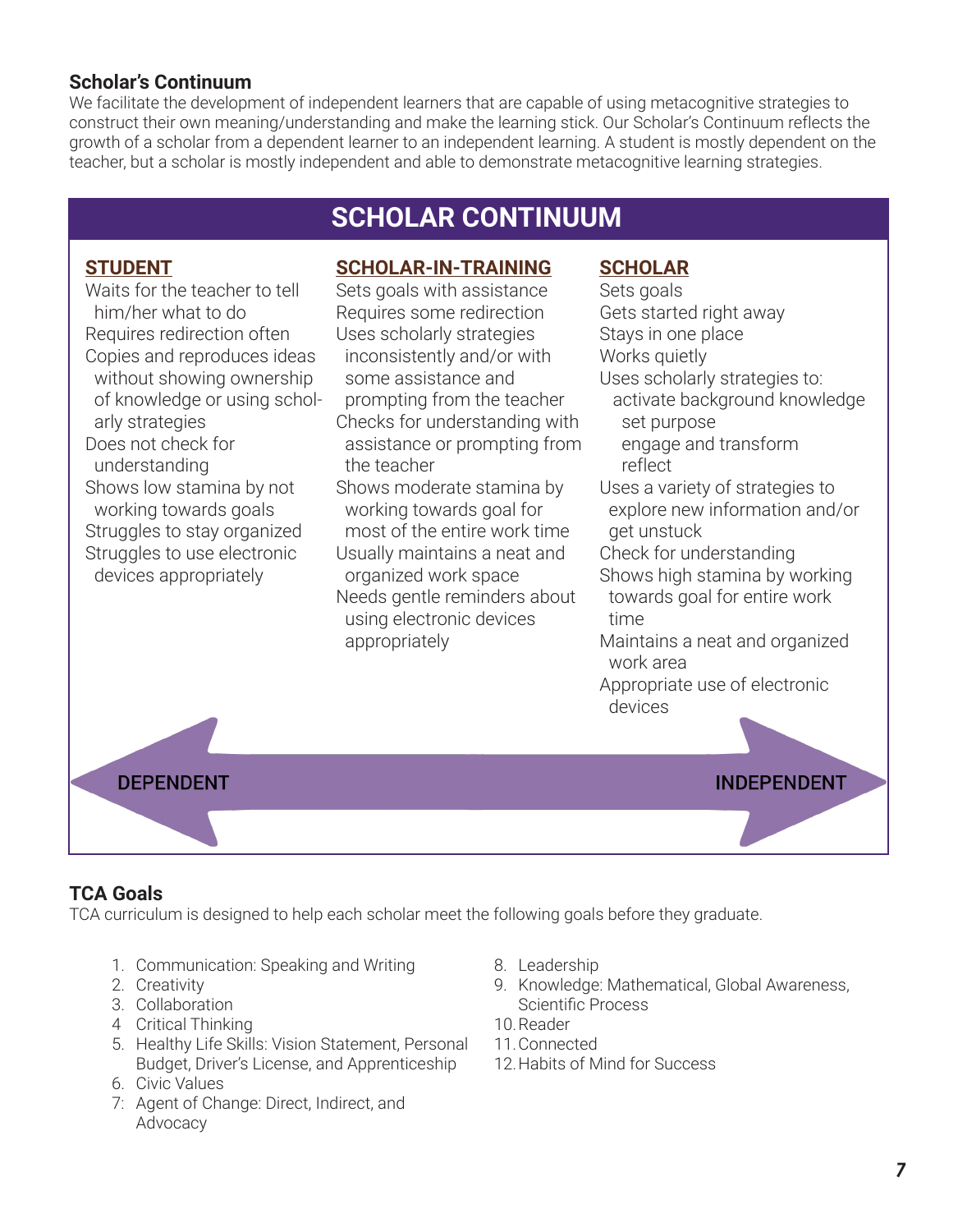## **TCA Advantage**

| <b>TCA</b>                                                                                                                                                                            | <b>Traditional School</b>                                                                                                                                           |  |
|---------------------------------------------------------------------------------------------------------------------------------------------------------------------------------------|---------------------------------------------------------------------------------------------------------------------------------------------------------------------|--|
| 1:5 Teacher: Scholar Ratio<br><b>Hands on Learning</b><br><b>Authentic Learning based on</b><br><b>Real World Experiences</b>                                                         | 1:25 Teacher: Scholar Ratio<br><b>Worksheets</b><br><b>Limited Knowledge Based on Test</b>                                                                          |  |
| <b>Thought Demanding</b><br><b>Emotionally-Socially Safe Environment</b><br><b>Customized Curriculum and Interventions</b><br>3.5 Hours of Substantive Conversation<br><b>Per Day</b> | <b>Focus on Following Directions</b><br><b>Strong Group-Think Environment</b><br><b>Limited IEPs</b><br><b>18 Sec of Substantive Conversation</b><br><b>Per Day</b> |  |
| <b>Focus on Essential Questions</b>                                                                                                                                                   | <b>Focus on Seat Time</b>                                                                                                                                           |  |

# **TCA Staff**

**Founder and Director:** Dr. Wendy Scott has been an educator for over almost 20 years working with students in a variety of settings with a Ph.D in curriculum and instruction and a Virginia 6-12 teaching license. She is the co-founder of Get Smart of Chesapeake, Inc. a non-profit, holistic ministry designed to help empower young people to make positive choices and grow confident in their purpose through mentoring relationships. She has been recognized several times for her work as an educator including 2009 Chesapeake Teacher of the Year City Finalist , 2012 Old Dominion Diversity Champion, and 2017 Virginia History Day Teacher of the Year.

**Lower School and Upper School Lead Teacher:** The lead teachers are full-time licensed teachers who reflect a professional, transformative, and passionate teacher. They are equipped to create and implement authentic, thought demanding, and hands on learning experiences, and evaluate scholars progress based on individual and age appropriate goals. They are also responsible for guiding and supervising instructional assistants, volunteers, mentors, interns, field experts, and TCA fellows during their time at TCA.

**Instructional Assistants/Content Specialists:** These individuals are part-time staff members that have a distinct interest in motivating and encouraging young people. They are essential to ensuring that each of our scholars uncover their passion, are confident in their purpose, and reach their goals.

**VWU Interns:** Virginia Wesleyan University students are often assigned to participate in learning experiences at TCA by their professor. These students visit for a limited amount of time for a distinct purpose based on their course of study as undergraduate or graduate students.

**Mentors:** Mentors are Virginia Wesleyan University students and faculty members that have volunteered to encourage one scholar once a week. It is our goal to assign every Upper School scholar a mentor for the year.

**TCA Fellows:** The TCA Fellowship program choses outstanding VWU pre-service teachers that have gone above and beyond the call of duty during their internship to continue their involvement at TCA in exchange for additional training and support towards their future as a professional, transformative, passionate teacher.

All staff and volunteers are required to participate in a TCA orientation, agree to the personnel/volunteer policies, submit a background check, and provide references.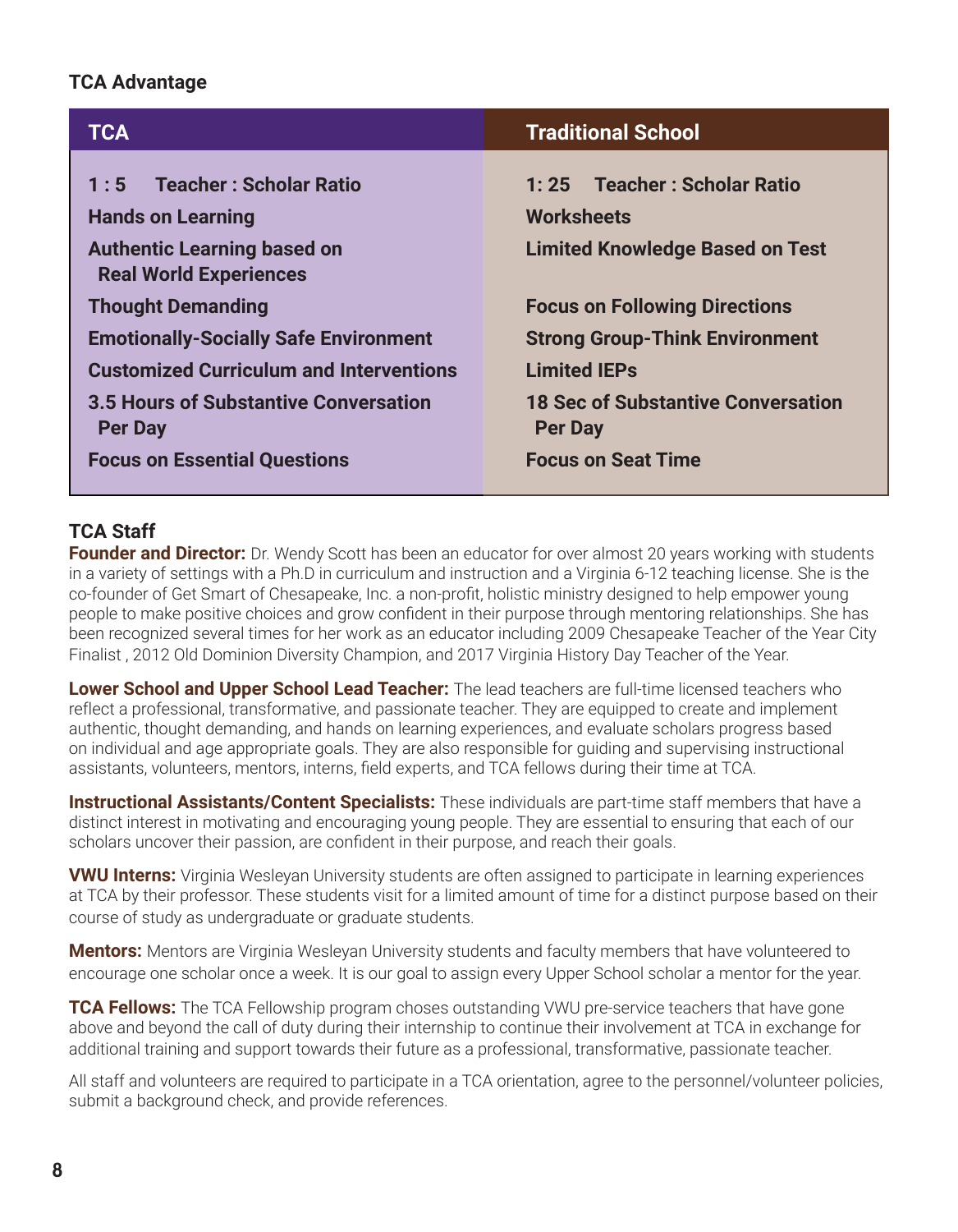# Policies and Procedures

# **Laboratory School**

TCA serves as VWU's laboratory school. We hope to lead a grassroots movement to reform education by helping to strengthen those that are or will play a role in educating our young people. Academic research studies related to education reform are conducted at TCA. It is assumed that families agree to participate in these studies based on their attendance at TCA. All studies that will be published are approved by the University IRB process. Scholars and families will be notified when a study is being conducted and given the opportunity to opt out. Scholars and families' anonymity will be protected at all times.

## **Community Behavior**

Scholars are regularly encouraged to maintain a scholarly attitude and make good choices. Every family is required to sign a code of conduct with their application. Our adult – scholar ratio is low, which allows for a high level of direct supervision. Our program is anchored around high-interest experiences, which helps to increase scholar motivation to stay on task. The space at TCA has been designed intentionally to create a calming environment with colors, smells, and music. We also are intentional about building a strong community where scholars know each other's name and recognize how they can work together. Finally, we encourage scholar responsibility and leadership through classroom jobs and scholar ambassadors.

However, at times scholars have bad days and/or make poor choices. The human brain is not fully developed until age 25 leaving a lot of opportunity for lack of judgements. Therefore, we have implemented several classroom management tools based on a democratic management philosophy and restorative justice.

**1) Scholars Council:** Any scholar, teacher, guest, etc can ask for a scholar's council when there is a problem or challenge that impacts the whole community. This is a classroom meeting that involves everyone. Each person (scholars and teachers) can share their opinions and perspectives on the challenge. Then each person (scholars and teachers) is encouraged to suggest a solution. Finally, the group works together to come to consensus to solve the problem and move forward in a positive direction.

**2) Peer Mediators:** If there is a situation, problem, or concern that impacts simply a few scholars, they can ask the TCA peer mediators to help everyone engage in a healthy, conflict resolution process.

**3) TCA Honor Council:** When a scholar makes a choice that is disruptive to the community and/or keeps themselves or others from learning, they receive a strike from a teacher. When a scholar receives 3 strikes, they are invited to the TCA Council. The TCA Council is made up of 3 peers including 1 peer chosen by the scholar with the strikes and an observing teacher. During the council meeting, the situation is discussed including suggested consequences. Ultimately, the council comes to a consensus to decide the final consequence. The scholar must agree, and inform his/her parent of the circumstances.

**4) Think Time:** This is an opportunity for the scholar to identify what the problem is, how they are feeling, decide how to restore the situation at hand, and make better choices in the future.

Every effort will be made to redirect a scholar and help him or her make decisions that are healthy and safe for everyone. Each situation will be handled on a case by case basis with the best interests of the scholar at heart. However, in the event that a scholar is unable to change his or her behavior the scholar will be asked to leave TCA.

# **Digital Citizenship**

Scholars are encouraged to bring their own computers for research and projects; however, this is not required. TCA does have a limited number of computers for scholar use. Scholars that intentionally or unintentionally make the computer unusable will be responsible for fixing the computer. Computers are academic tools and should not be used for gaming or social media surfing during school hours. Cell phones are highly discouraged at TCA, and should be limited to emergency use and as an academic tool when necessary. The staff will do their due diligence to monitor technology use; however, it is imperative that parents be involved as well by using parental control features when appropriate. Scholars may use the classroom phone as needed.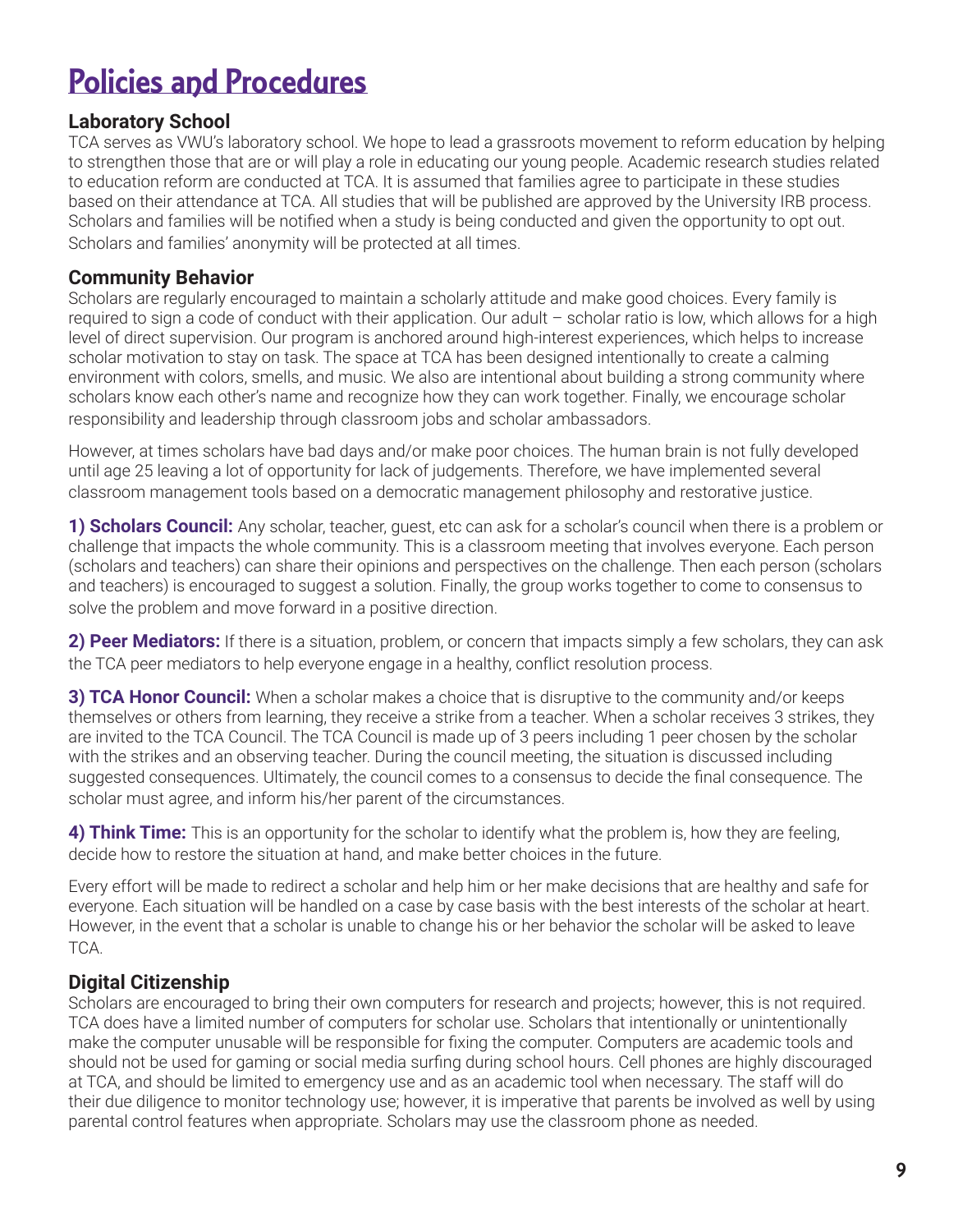# **Attendance**

Attendance is highly encouraged at TCA. Scholars who miss more than 15 days per semester will be notified of their probationary status. Excessive absences could lead to dismissal from the program. Scholars are required to be at school by 9am and stay until dismissal at 2pm. Arriving late or leaving early will count as an absence. We recognize that there are extenuating circumstances for some families, which will be acknowledged on a case by case basis.

# **Sign in and Sign Out**

Families are responsible for signing their scholar in and out each day. Scholar drivers can sign in and sign out themselves.

## **Security**

The safety of our scholars is the utmost priority for our staff. Our beautiful building is shared space in an open campus, which does bring some unintended challenges. Therefore, we have implemented safety precautions. Anyone coming to TCA must check in at the front gate and show an ID. VWU Security patrols our area often throughout the day. VWU security is available in the event of an emergency. The TCA Director will meet with the VWU Chief of Security regularly to ensure safe policies are enforced by both TCA and VWU. Visitors at TCA must wear a badge to identify them as a "safe" person to the scholars. Scholars are within a line of sight of a staff member at all times. Upper school scholars have been trained to be aware of their surroundings and new people.

## **Kitchen Use**

Scholars are not permitted to use the kitchen. The kitchen is reserved for volunteers and staff. This means that lunch can not go in the refrigerator or be microwaved.

## **Inclement Weather**

TCA will follow the direction of Virginia Wesleyan University. Families should listen to local radio and TV stations for information regarding VWU. In the event that VWU does not close during a weather event, families should use their own discretion and choose to stay home if they feel it is unsafe to drive.

## **Virginia Wesleyan University**

Scholars do have access to VWU resources and campus activities such as the gym and cafeteria. These activities will be reserved as rewards and for direct instructional moments. Scholars will not be permitted to explore or roam the campus without a staff member unless they are in the Early College program. Families are encouraged to take advantage of all the wonderful activities and events happening continuously on campus.

## **Medical Needs**

TCA does not have a nurse on staff. Many of our staff and volunteers are first-aide and CPR certified. We are a private homeschool with limited hours with only a few scholars. If your scholar isn't feeling well, please allow them to complete their assignments at home. If your scholar needs medication while at TCA, please let the Director know. If your scholar becomes ill at TCA, we will encourage you to come and get them as soon as possible. If there is an emergency, we will call 911.

## **Communication**

Communication between TCA staff and parents/guardians is vital for the success of your scholar. We are partners in the learning process. Please, check your email for our weekly updates. Follow our TCA Facebook page @tca2014. Sign up for "Remind" texts. Check for announcements when you sign in and sign out. Ask your scholar to show you what they have been working on. Attend meetings and events when you can. Come in and volunteer or just stop by for lunch. Do not hesitate to email teachers at any time to ask a question or set up a meeting; however, please refrain from calling or texting teachers after hours during their personal/family time.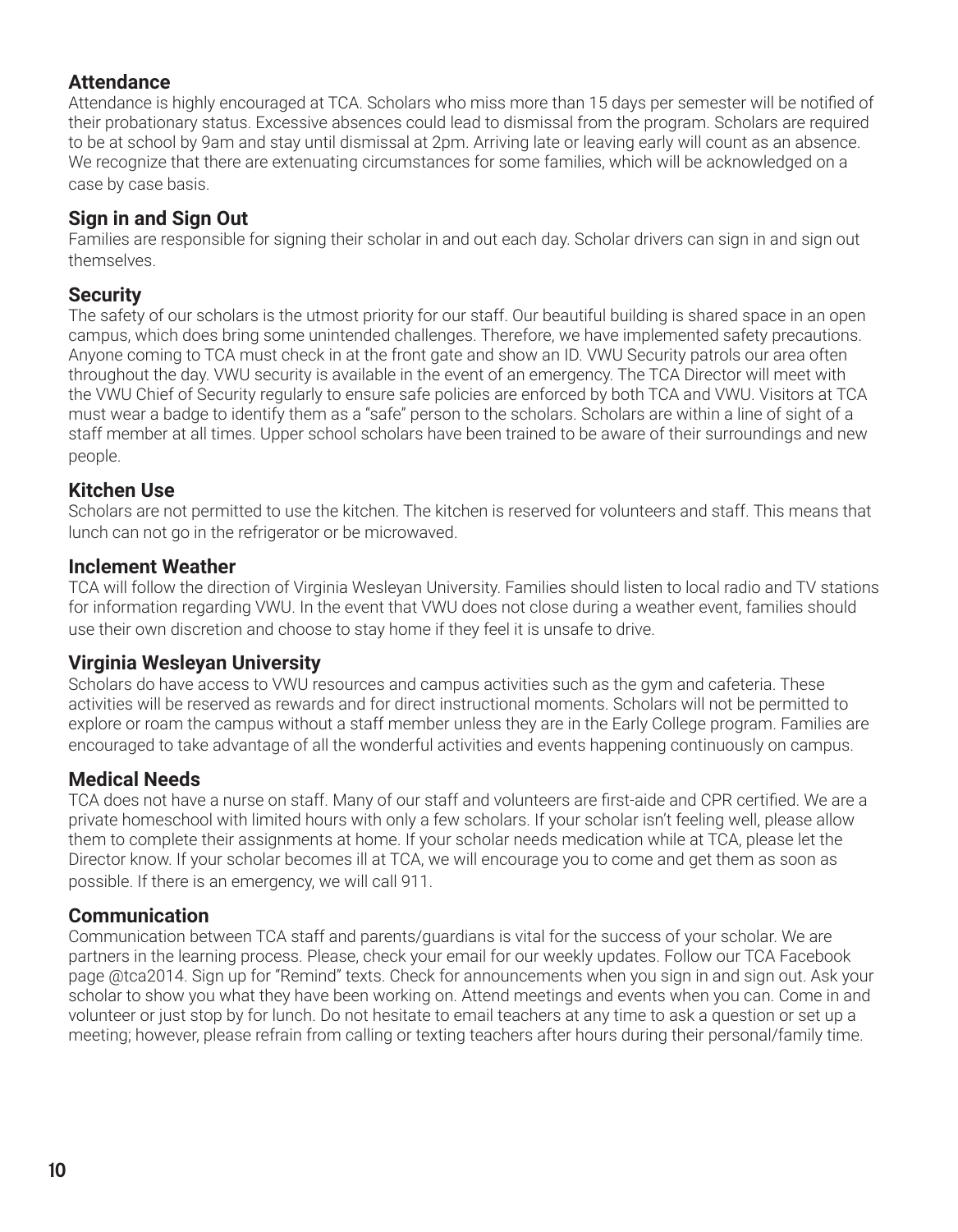## **Family Partnerships**

As a private homeschool, the success of each scholar is ultimately in the hands of the parents, but our staff is here to help in any way we can. It is important that there is a team effort between families and TCA staff to make TCA a great place for every scholar to learn to be global citizens equipped with 21<sup>st</sup> century skills ready to make the world a better place. Please join a family partner team, consider being a regular volunteer, or sponsor an event or enrichment activity.

## **Family Partner Team:**

**TCA Community Programs:** This team is responsible for organizing events for our TCA community in and out of school such as our Thanksgiving Dinner, Evening of Reflection (last day of the semester), Worlds Fair (last day of the school year). The goal is to create opportunities to build relationships, celebrate our scholars, and strengthen our community.

**Family (Fun)draisers:** This team is responsible for organizing fundraisers that are fun for the whole family such as the Love Fund Luncheon, Paint Night, Movie Night, BWW's Event, and raise funds to support our scholarship fund, special events, and program activities.

#### **Sponsors:**

**Yearbook Sponsor:** Parent/Guardian willing to monitor and supervise the creation of our annual yearbook.

**Newsletter Sponsor:** Parent/Guardian willing to monitor and supervise the creation of our newsletter that is published 3 times each semester.

**Take Action Sponsor:** Parent/Guardian willing to monitor and supervise service-learning projects.

**Club Sponsors:** Parent/Guardian willing to inspire and supervise scholars that are interested in creating an after school club.

### **Tuition and Fees**

TCA uses TADS, a tuition management company, to collect tuition and fees. It is important for families to check in on their TADS account and make regular payments. Families that fail to meet their financial obligation after 30 days will be encouraged to meet with Dr. Scott. Families that fail to meet their financial obligation after 60 days will be referred to a collection agency.

## **Application and Enrollment**

Families must re-enroll each year. Re-enrollment information is available on TADS after January 15 and due before March 15. Re-enrollment includes turning in the Notice of Intent document. Families that do not re-enroll in a timely manner will lose their spot.

### **Notice of Intent**

Notice of Intent (NOI) is the document that lets the school system know that you are homeschooling your child. Families should sign the NOI form and return it to TCA on or before March 15. Then TCA will send in the NOI to your city along with the director's teaching license verifying your homeschool option to use a certified tutor (a licensed teacher). Families should receive an acknowledgment letter from your school system by late September.

### **Scholarship Application**

Scholarship applications are due at the time of enrollment. Families that wish to reapply for their scholarship each year must 1) update their financial aide application on TADS if there has been any changes, 2) turn in a letter written by the parent/guardian explaining why the scholarship is important and why you want to return to TCA, and 3) the scholar should also write a letter explaining why they would like to return to TCA. Complete scholarship applications are due by March 15. Applications that are incomplete will not be accepted.